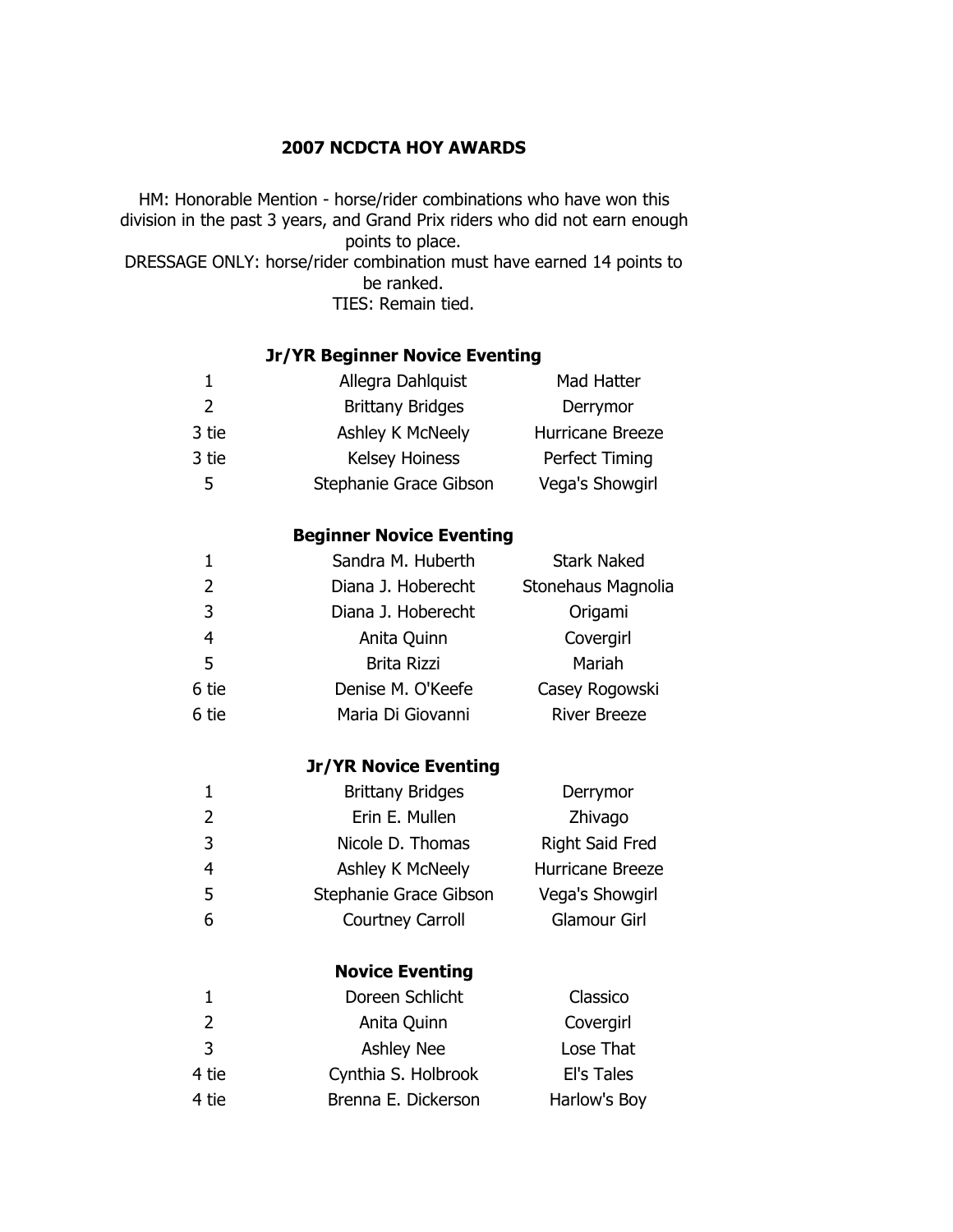| 6            | Marianne B. Price                     | <b>Rebel Rouser</b>     |  |
|--------------|---------------------------------------|-------------------------|--|
|              | <b>Jr/YR Training Eventing</b>        |                         |  |
| HМ           | Amy Kathryn Parlett                   | Quiet Achiever          |  |
| 1            | Anna Petrea                           | <b>Beamish</b>          |  |
| 2            | Nicole D. Thomas                      | Top of the World        |  |
| 3            | <b>Brittany Bridges</b>               | Derrymor                |  |
| 4            | Erin E. Mullen                        | Zhivago                 |  |
| 5            | Ashley K McNeely                      | Hurricane Breeze        |  |
| 6            | Nicole D. Thomas                      | <b>Right Said Fred</b>  |  |
|              | <b>Training Eventing</b>              |                         |  |
| $\mathbf{1}$ | Marianne B. Price                     | <b>Rebel Rouser</b>     |  |
| 2 tie        | Cynthia S. Holbrook                   | El's Tales              |  |
| 2 tie        | <b>Teri Manno</b>                     | Pocket Ch               |  |
| 4 tie        | Tish H. Mastrianni                    | Oak Magic               |  |
| 4 tie        | Anita Quinn                           | Covergirl               |  |
| 6 tie        | Patricia Ann Roberts                  | Flying W Farms Romke    |  |
| 6 tie        | Heather B King                        | Jo Jo's Secret          |  |
|              | <b>Preliminary and Above Eventing</b> |                         |  |
| 1            | Jennifer Holder                       | <b>Bolivia</b>          |  |
| 2            | Kylie Ann Barrows                     | Quantum Leap            |  |
| 3            | Christopher R Hitchcock               | Airborne Express        |  |
|              | <b>Jr/YR Training Level Dressage</b>  |                         |  |
| $\mathbf{1}$ | Amanda N. Paris                       | Royal Destinie          |  |
| 2            | A J Strickland                        | <b>Wild Card Joker</b>  |  |
| 3            | Molly Dean Paris                      | Dragon's Lair Le Gacie  |  |
| 4            | Jeanie L. Battle                      | Gianna                  |  |
| 5            | Hope Johnson                          | Winnifred               |  |
| 6            | Alyse E. Schuver                      | Paladine                |  |
|              | <b>AA Training Level Dressage</b>     |                         |  |
| 1            | Laurie Ann Bauchman                   | William E               |  |
| 2            | Carla Moss                            | <b>Painted Shamrock</b> |  |
| 3 tie        | Barbara L. Nicks                      | Dame Un Besito          |  |
| 3 tie        | Pamela F. Maury Jefcoat               | Meisterwerk RF          |  |
| 5            | Tammy P. Proctor                      | War Dancer              |  |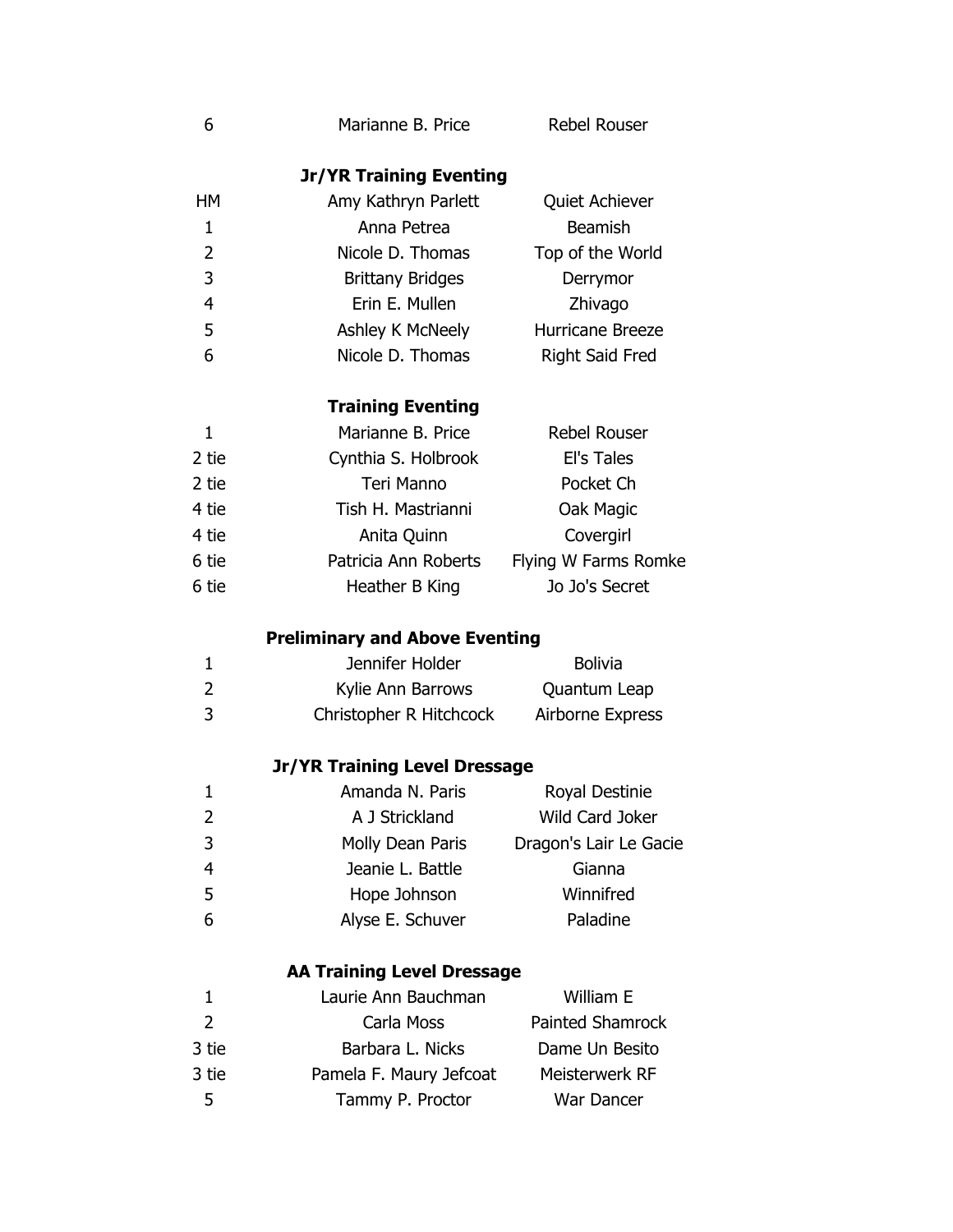| 6              | <b>Beth Parsons</b>            | Fargo Of Letalone            |
|----------------|--------------------------------|------------------------------|
|                | <b>Training Level Dressage</b> |                              |
| $\mathbf{1}$   | Robin M. Brueckmann            | Radetzky                     |
| $\overline{2}$ | <b>Tina Cook</b>               | Razzmatazz                   |
| 3 tie          | Rebecca F. Blikslager          | Wodan                        |
| 3 tie          | Annette C. Saunders            | <b>Nigel</b>                 |
| 5              | Mary K. Messinger              | Full Scoop                   |
| 6              | Jean P. DeVenny                | Last Call                    |
|                | Jr/YR First Level Dressage     |                              |
| $\mathbf{1}$   | Molly Dean Paris               | Dragon's Lair Le Gacie       |
| 2              | Erin Melissa Bullard           | <b>Troy</b>                  |
| 3              | Bernadine Dembosky             | <b>Carousel Prince</b>       |
| $\overline{4}$ | Alyse E. Schuver               | Paladine                     |
| 5              | Catherine Wiener               | Jonson                       |
| 6              | Alyson Resh                    | Aly's Abram                  |
|                | <b>AA First Level Dressage</b> |                              |
| 1              | Karen M. Young                 | Golden Moment                |
| 2              | Amanda M. King                 | Cane                         |
| 3              | Pamela F. Maury Jefcoat        | Meisterwerk RF               |
| $\overline{4}$ | Jennifer Cregar Richie         | Lord Chadwick of<br>Carolina |
| 5              | Lisa Gorsuch                   | <b>Rubina</b>                |
| 6              | Barbara L. Nicks               | Dame Un Besito               |
|                | <b>First Level Dressage</b>    |                              |
| 1              | Laura J. Pendleton             | Vico                         |
| 2              | Sarah Kale Langham             | Davignstern                  |
| 3              | Rebecca H. Nelles              | <b>Vested Interest</b>       |
| 4              | Rebecca Vick                   | Vegas                        |
| 5              | Bailey E. Cook                 | Sweet Rock Solid             |
| 6              | Susan Wiedman                  | Chivas                       |
|                | Jr/YR Second Level Dressage    |                              |
| 1              | Vanessa Prueter                | Dream On                     |
| 2              | Erin E. Mullen                 | Zhivago                      |
| 3              | Katie E. Sanders               | Don Giovanni                 |
|                |                                |                              |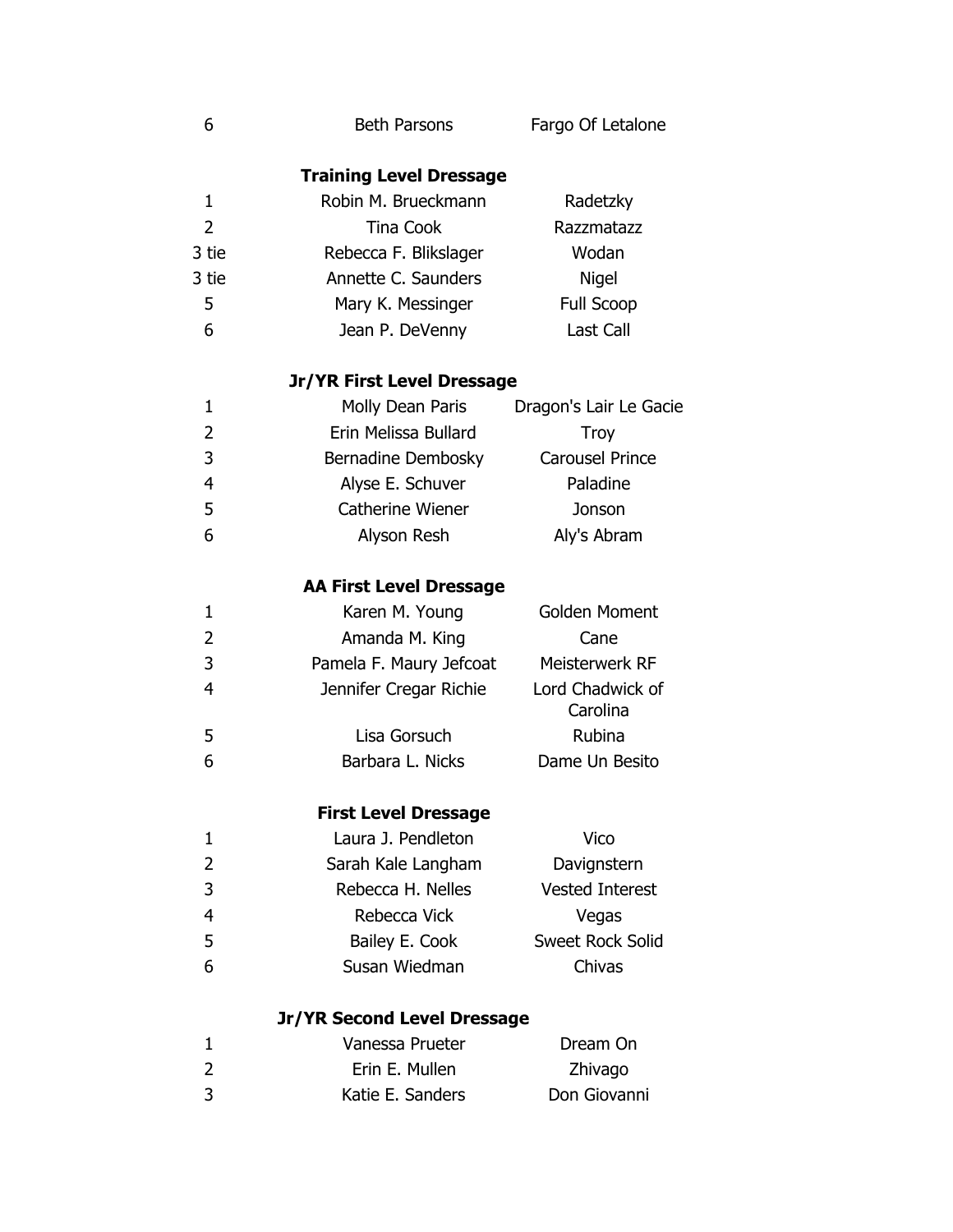| 4            | Alison Kathleen Coyle             | <b>Stormy Weather</b>    |
|--------------|-----------------------------------|--------------------------|
|              | <b>AA Second Level Dressage</b>   |                          |
| 1            | Kathleen N. Gubar                 | Murano                   |
| 2            | Bonnie B. Gibson                  | <b>Bordelleaux</b>       |
| 3            | Deonna S. Donohue                 | Azarro                   |
| 4            | <b>Beth Parsons</b>               | Westwind                 |
| 5            | Julie C. Roberts                  | Katamaran II             |
| 6            | Janet G. Stipp                    | Olivia                   |
|              | <b>Second Level Dressage</b>      |                          |
| 1            | Kathy Rowse                       | <b>Basie</b>             |
| 2            | Jodi Jones Lees                   | Legato                   |
| 3            | Susan Wiedman                     | Chivas                   |
| 4 tie        | Jean P. DeVenny                   | Rain or Shine            |
| 4 tie        | Susan Wiedman                     | Naroby                   |
| 6            | Maridee Bennett                   | Dream On                 |
|              | <b>Jr/YR Third Level Dressage</b> |                          |
| 1            | Katie E. Sanders                  | Don Giovanni             |
| 2            | Alison Kathleen Coyle             | <b>Stormy Weather</b>    |
| 3            | Erin E. Mullen                    | Zhivago                  |
| 4            | Natalie Blikslager                | S'more Art               |
|              | <b>AA Third Level Dressage</b>    |                          |
| $\mathbf{1}$ | Karen H Bates                     | La Luna                  |
| 2            | Janice Aquino                     | Goldrush II              |
| 3            | Marianne M. Turnbull              | Galleon                  |
| 4            | Nancy E. Love                     | Landmark                 |
| 5            | Carolyn J Luther                  | Amadeus                  |
| 6            | Carol B. Wertz                    | Mydan Mydandy            |
|              | <b>Third Level Dressage</b>       |                          |
| 1            | Jean P. DeVenny                   | Rain or Shine            |
| 2            | Elizabeth C. Moore                | Ladylike                 |
| 3            | Kathy Rowse                       | <b>Basie</b>             |
| 4            | Jeanne R. Karver                  | Welle                    |
| 5            | Eliza M. Sydnor                   | Graffini Grace           |
| 6            | Dawn Weniger                      | <b>Indecent Proposal</b> |
|              |                                   |                          |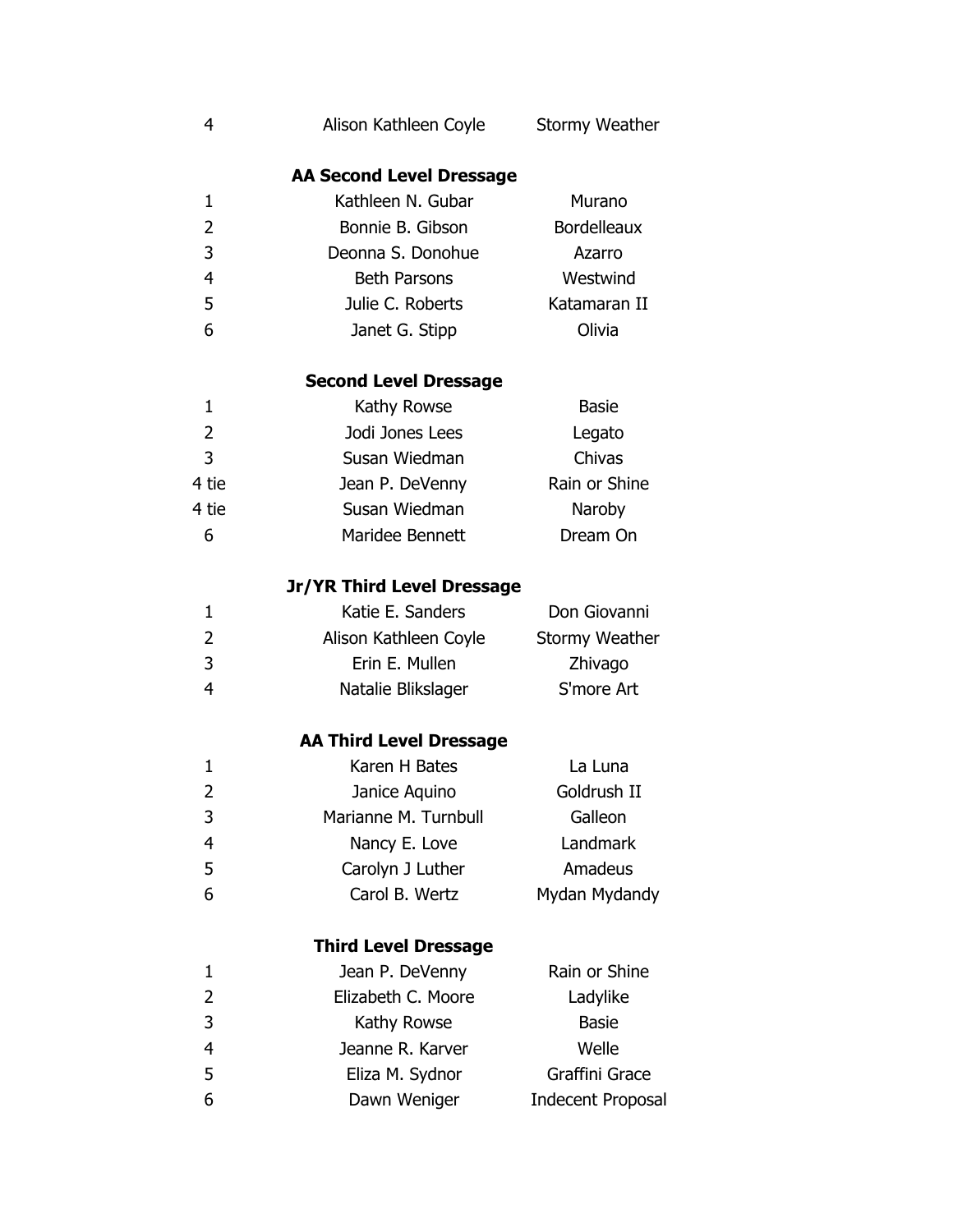|                | <b>AA Fourth Level Dressage</b>        |                          |
|----------------|----------------------------------------|--------------------------|
| 1              | Theresa S. Horne                       | Agathon                  |
| 2              | Lisa Gorsuch                           | My Maxwell               |
| 3              | Mary H. Cunningham                     | Duelligan                |
| $\overline{4}$ | Sara J Placentra                       | Manus Lundgaard          |
|                | <b>Fourth Level Dressage</b>           |                          |
| HМ             | Rebecca H. Nelles                      | Rytmik                   |
| $\mathbf{1}$   | Monika Frieling Schnacke               | Cardelano                |
| 2              | Rebecca F. Blikslager                  | Galleon                  |
| 3              | Eliza M. Sydnor                        | Graffini Grace           |
| 4 tie          | Dawn Weniger                           | <b>Indecent Proposal</b> |
| 4 tie          | Elizabeth C. Moore                     | Ladylike                 |
| 4 tie          | <b>Brookes Wolfe</b>                   | Windsor                  |
|                | Jr/YR FEI Level Dressage               |                          |
| $\mathbf 1$    | Sarah Virginia<br>Cunningham           | Ivan                     |
| 2              | Ryan Michelle Eskridge                 | <b>Rubin</b>             |
| 3              | Bonnie E. Efird                        | Magie Noir               |
|                | <b>AA FEI Dressage</b>                 |                          |
| 1              | Lisa M Butterfield                     | <b>Burturi</b>           |
| 2              | Karen H Bates                          | Diam Khan                |
| 3              | Diane K. Isenhour                      | Marcola                  |
| 4              | Tricia B Gregory                       | Jasper Johns             |
| 5              | Valerie Jo                             |                          |
|                | HeckrodtAireyano 6Nan                  |                          |
|                | M PieroniJuneau<br>FEI                 |                          |
|                | Prix St. Georges<br>Dressage 1Karyn F. |                          |
|                | BecerraGodfather 2Lynn                 |                          |
|                | LeathD' Artagnan                       |                          |
|                | 3Monika Frieling                       |                          |
|                | SchnackeCardelano<br>4Katie            |                          |
|                | Poag-RocheRembrandt                    |                          |
|                | 5Bailey E.                             |                          |
|                | CookForeigner                          |                          |
|                | 6Rebecca H.                            |                          |
|                | NellesRytmik<br>FEI                    |                          |